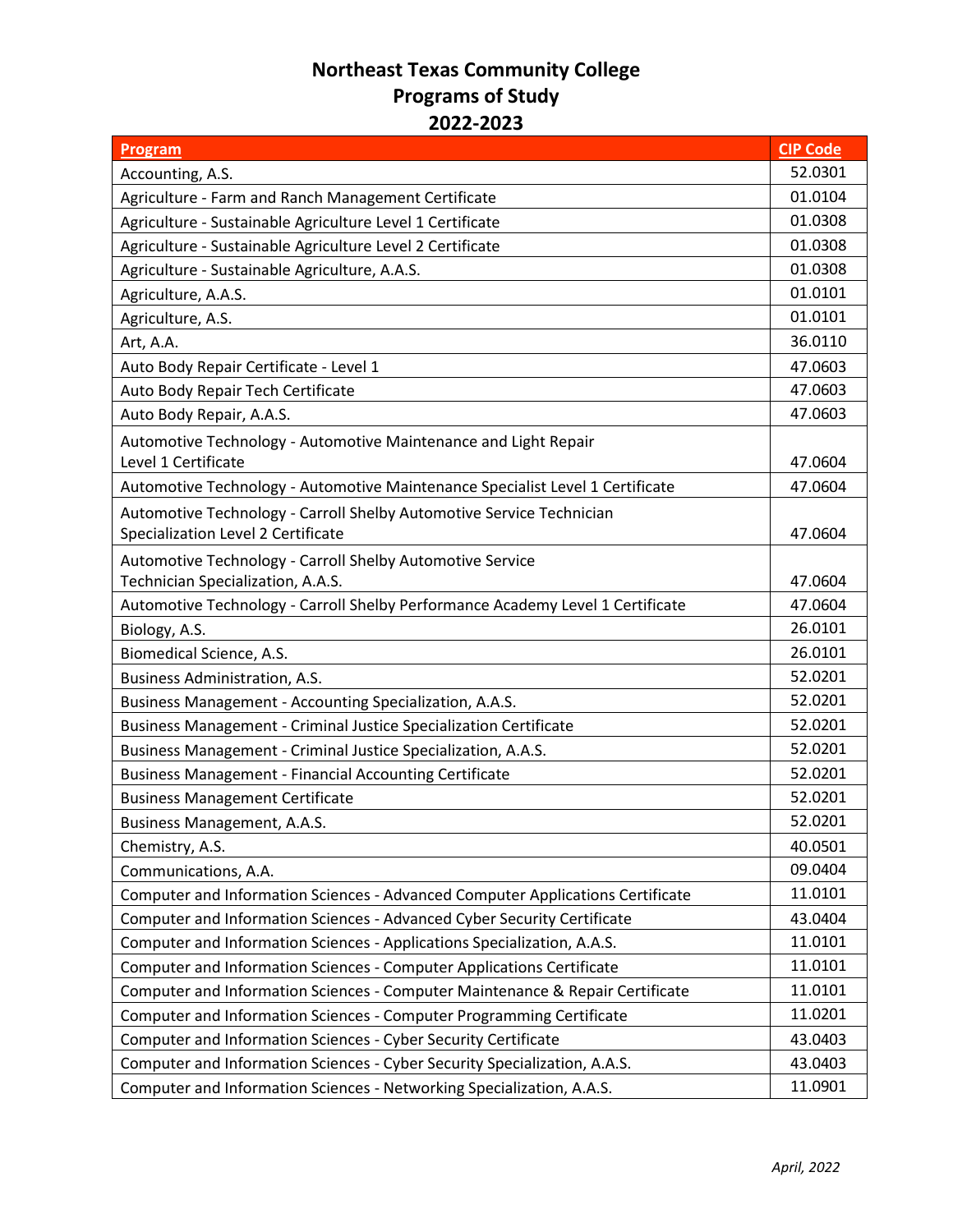## **Northeast Texas Community College Programs of Study 2022-2023**

| Program                                                                              | <b>CIP Code</b> |
|--------------------------------------------------------------------------------------|-----------------|
| Computer and Information Sciences, A.S.                                              | 11.0101         |
| Cosmetology - Manicurist Certificate - Level 1                                       | 12.0410         |
| <b>Cosmetology Instructor Training Certificate</b>                                   | 12.0401         |
| <b>Cosmetology Operator Certificate</b>                                              | 12.0401         |
| Cosmetology Operator Training Program, A.A.S.                                        | 12.0401         |
| Criminal Justice with Law Enforcement Certification, A.A.S.                          | 43.0107         |
| Criminal Justice, A.A.S.                                                             | 43.0107         |
| Criminal Justice, A.S.                                                               | 43.0107         |
| <b>Culinary Arts Certificate</b>                                                     | 12.0503         |
| Culinary Arts, A.A.S.                                                                | 12.0503         |
| <b>Electrical Technology Certificate</b>                                             | 46.0302         |
| Emergency Medical Services - Emergency Medical Technician - Basic Certificate        | 51.0904         |
| <b>Emergency Medical Services - Paramedic Certificate</b>                            | 51.0904         |
| <b>Emergency Medical Services, A.A.S.</b>                                            | 51.0904         |
| Engineering, A.S.                                                                    | 14.0101         |
| English, A.A.                                                                        | 23.0101         |
| <b>Funeral Service Certificate</b>                                                   | 12.0301         |
| Funeral Service, A.A.S.                                                              | 12.0301         |
| General Studies, A.A.                                                                | 24.0102         |
| General Studies, A.S.                                                                | 24.0102         |
| Government, A.A.                                                                     | 45.1001         |
| Health Science, A.A.S.                                                               | 51.0000         |
| Healthcare Management, A.A.S.                                                        | 51.0701         |
| History, A.A.                                                                        | 54.0101         |
| History, A.S.                                                                        | 54.0101         |
| Human Performance, A.S.                                                              | 31.0505         |
| Industrial Technology - Industrial Electro-Mechanical Technology Level 1 Certificate | 15.0613         |
| Industrial Technology - CNC Operator Certificate                                     | 15.0613         |
| Industrial Technology - Industrial Technician Level 1 Certificate                    | 15.0613         |
| Industrial Technology - Robotics/Automation Operations Emphasis Level 1 Certificate  | 15.0613         |
| Industrial Technology, A.A.S.                                                        | 15.0613         |
| Mathematics, A.S.                                                                    | 27.0101         |
| Medical Assistant - Medical Coding Specialist Level 1 Certificate                    | 51.0713         |
| Medical Assistant, A.A.S.                                                            | 51.0801         |
| Medical Laboratory Technology, A.A.S.                                                | 51.1004         |
| Music, A.A.                                                                          | 50.0901         |
| Nursing - Associate Degree Nursing, A.A.S.                                           | 51.3801         |
| Nursing - Pre-BSN Nursing, A.S.                                                      | 24.0102         |
| Nursing - Transition to Professional Nursing, A.A.S.                                 | 51.3801         |